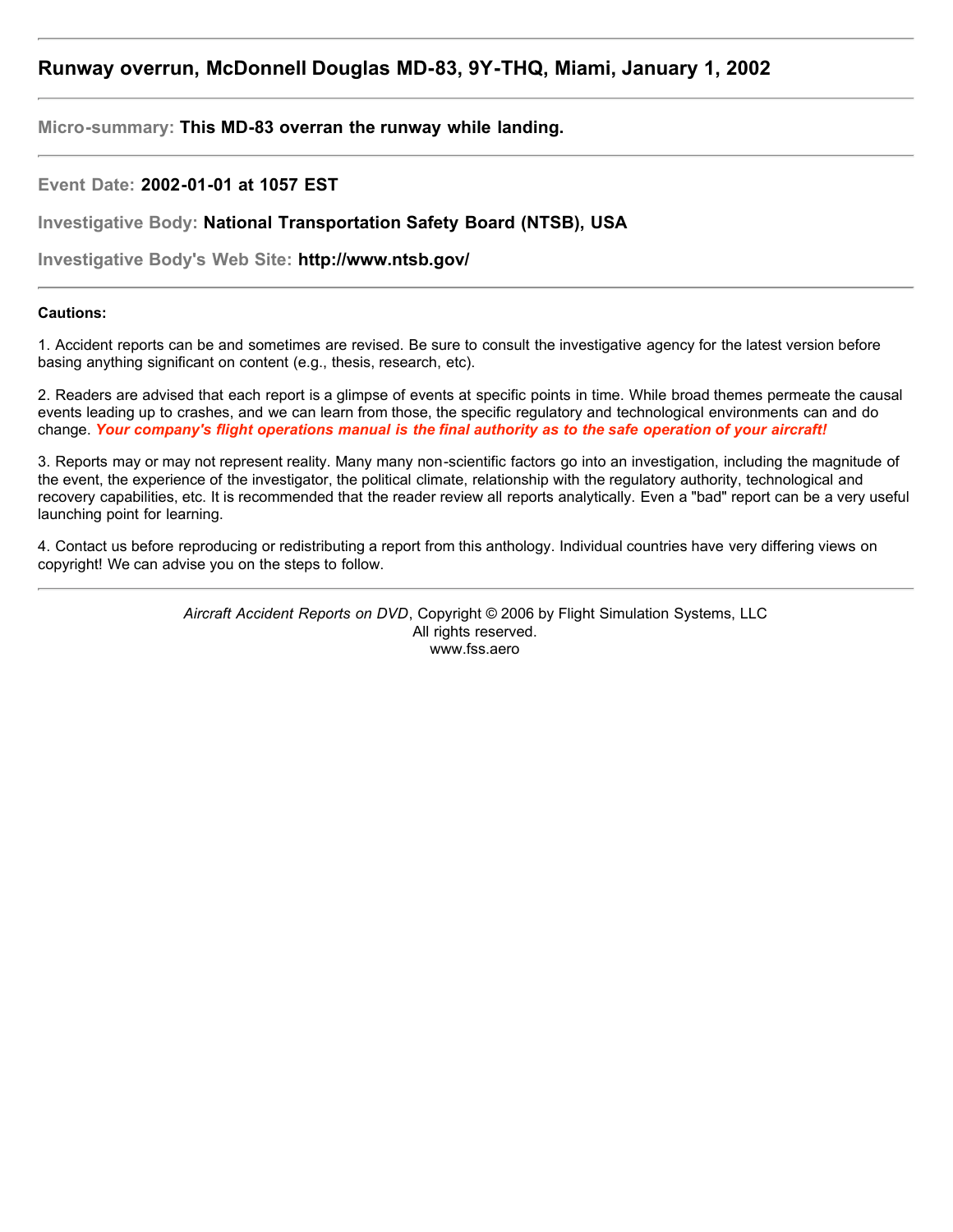| RANS <sub>P</sub> RANSP<br>National Transportation Safety Board                                                                                                                                                                                                                                                                                                                                                                                                                                                                                                                                                                                                                                                                                                                                                                                                                                                                                                                                                                                                                                                                                                                                                                                                                                                                                                                                                                                                                                           |              |  | NTSB ID: MIA02IA047               |                                  | Aircraft Registration Number: 9Y-THQ |  |                             |  |  |
|-----------------------------------------------------------------------------------------------------------------------------------------------------------------------------------------------------------------------------------------------------------------------------------------------------------------------------------------------------------------------------------------------------------------------------------------------------------------------------------------------------------------------------------------------------------------------------------------------------------------------------------------------------------------------------------------------------------------------------------------------------------------------------------------------------------------------------------------------------------------------------------------------------------------------------------------------------------------------------------------------------------------------------------------------------------------------------------------------------------------------------------------------------------------------------------------------------------------------------------------------------------------------------------------------------------------------------------------------------------------------------------------------------------------------------------------------------------------------------------------------------------|--------------|--|-----------------------------------|----------------------------------|--------------------------------------|--|-----------------------------|--|--|
| <b>FACTUAL REPORT</b>                                                                                                                                                                                                                                                                                                                                                                                                                                                                                                                                                                                                                                                                                                                                                                                                                                                                                                                                                                                                                                                                                                                                                                                                                                                                                                                                                                                                                                                                                     |              |  | Occurrence Date: 01/01/2002       |                                  | Most Critical Injury: None           |  |                             |  |  |
| ÁVIATIQN                                                                                                                                                                                                                                                                                                                                                                                                                                                                                                                                                                                                                                                                                                                                                                                                                                                                                                                                                                                                                                                                                                                                                                                                                                                                                                                                                                                                                                                                                                  |              |  | Occurrence Type: Incident         |                                  | Investigated By: NTSB                |  |                             |  |  |
| Location/Time                                                                                                                                                                                                                                                                                                                                                                                                                                                                                                                                                                                                                                                                                                                                                                                                                                                                                                                                                                                                                                                                                                                                                                                                                                                                                                                                                                                                                                                                                             |              |  |                                   |                                  |                                      |  |                             |  |  |
| Nearest City/Place                                                                                                                                                                                                                                                                                                                                                                                                                                                                                                                                                                                                                                                                                                                                                                                                                                                                                                                                                                                                                                                                                                                                                                                                                                                                                                                                                                                                                                                                                        | <b>State</b> |  | Zip Code                          | Local Time                       | Time Zone                            |  |                             |  |  |
| Miami                                                                                                                                                                                                                                                                                                                                                                                                                                                                                                                                                                                                                                                                                                                                                                                                                                                                                                                                                                                                                                                                                                                                                                                                                                                                                                                                                                                                                                                                                                     | FL.          |  | 33159                             | 1057                             | <b>EST</b>                           |  |                             |  |  |
| Airport Proximity: On Airport                                                                                                                                                                                                                                                                                                                                                                                                                                                                                                                                                                                                                                                                                                                                                                                                                                                                                                                                                                                                                                                                                                                                                                                                                                                                                                                                                                                                                                                                             |              |  | Distance From Landing Facility: 1 |                                  |                                      |  | Direction From Airport: 270 |  |  |
| <b>Aircraft Information Summary</b>                                                                                                                                                                                                                                                                                                                                                                                                                                                                                                                                                                                                                                                                                                                                                                                                                                                                                                                                                                                                                                                                                                                                                                                                                                                                                                                                                                                                                                                                       |              |  |                                   |                                  |                                      |  |                             |  |  |
| Aircraft Manufacturer                                                                                                                                                                                                                                                                                                                                                                                                                                                                                                                                                                                                                                                                                                                                                                                                                                                                                                                                                                                                                                                                                                                                                                                                                                                                                                                                                                                                                                                                                     |              |  | Model/Series                      |                                  |                                      |  | Type of Aircraft            |  |  |
| <b>McDonnell Douglas</b>                                                                                                                                                                                                                                                                                                                                                                                                                                                                                                                                                                                                                                                                                                                                                                                                                                                                                                                                                                                                                                                                                                                                                                                                                                                                                                                                                                                                                                                                                  |              |  | MD-83                             |                                  |                                      |  | Airplane                    |  |  |
| Sightseeing Flight: No                                                                                                                                                                                                                                                                                                                                                                                                                                                                                                                                                                                                                                                                                                                                                                                                                                                                                                                                                                                                                                                                                                                                                                                                                                                                                                                                                                                                                                                                                    |              |  |                                   | Air Medical Transport Flight: No |                                      |  |                             |  |  |
| Narrative                                                                                                                                                                                                                                                                                                                                                                                                                                                                                                                                                                                                                                                                                                                                                                                                                                                                                                                                                                                                                                                                                                                                                                                                                                                                                                                                                                                                                                                                                                 |              |  |                                   |                                  |                                      |  |                             |  |  |
| Brief narrative statement of facts, conditions and circumstances pertinent to the accident/incident:<br>HISTORY OF THE FLIGHT                                                                                                                                                                                                                                                                                                                                                                                                                                                                                                                                                                                                                                                                                                                                                                                                                                                                                                                                                                                                                                                                                                                                                                                                                                                                                                                                                                             |              |  |                                   |                                  |                                      |  |                             |  |  |
| On January 1, 2002, about 1057 eastern standard time, a McDonnell-Douglas MD-83, Trinidad<br>registration 9Y-THQ, operated by BWIA<br>West Indies Airways, as flight 432, scheduled passenger<br>service from Bridgetown, Barbados, to Miami, Florida, overran the runway while landing at Miami<br>International Airport. Visual meteorological conditions prevailed at the time and an instrument<br>flight rules flight plan was filed. The airplane received minor damage and the airline<br>transport-rated captain, first officer, 4 flight attendants, and 119 passengers were not injured.<br>The flight originated from Barbados, at 0730.<br>The captain stated the first officer was flying the airplane for the approach and landing. He and<br>the first officer performed a briefing for the localizer 30 approach to Miami International<br>Airport, prior to beginning descent. During landing on runway 30, the airplane floated for a while<br>before touchdown, after the first officer flared for landing. After a few seconds, he, the captain,<br>took control of the airplane during the landing roll. It appeared the airplane would over run the<br>runway and collide with an approach light structure. The captain steered the airplane to the left<br>side of the runway and brought it to a complete stop with the nose wheel in a sandy area. He shut<br>down the engines and deplaned the passengers. The airplane was then towed to the gate. (See captain<br>statement). |              |  |                                   |                                  |                                      |  |                             |  |  |
| The first officer stated that before beginning descent from 31,000 feet, that he and the captain<br>briefed for the localizer 30 approach to Miami International Airport. They crossed the JUNUR<br>intersection at 10,000 feet and 250 knots airspeed. They were given a heading to fly by the air<br>traffic controller to intercept the localizer for runway 30 and then cleared for the approach. As<br>they rounded out into the landing flare, there was no contact with the runway. He applied control<br>column pressure and contacted the runway. He applied engine reverse and firm brakes. The airplane<br>did not decelerate as it should. He applied more reverse and firm brakes and veered the airplane<br>slightly left of center as the approach lights at the end of the runway came into view. The captain<br>continued steering the airplane 90 degrees to the left and stopped with the nose wheel in sand.<br>(See first officer statement).                                                                                                                                                                                                                                                                                                                                                                                                                                                                                                                                        |              |  |                                   |                                  |                                      |  |                             |  |  |
| A pilot-rated passenger stated the airplane was flying extremely fast and at a much higher than<br>normal airspeed during the approach to land. They floated over the runway and finally touched down<br>hard on all three landing gear. The wheel brakes were applied almost immediately and the tires were<br>squealing. The smell of burning rubber entered the cabin. About 2/3 of the way down the runway, the<br>flight attendant told them to brace for impact. As they approached the end of the runway, the pilot<br>hit the left brake hard and the airplane turned to the left and skidded right side first. He saw<br>the approach lights approaching the right side of the airplane. The right wing tip cleared the<br>approach lights and the airplane came to a stop with the nose wheel in sand. They exited the<br>airplane via the aft air stair and were taken to the terminal by bus. (See passenger statement).                                                                                                                                                                                                                                                                                                                                                                                                                                                                                                                                                                      |              |  |                                   |                                  |                                      |  |                             |  |  |

*FACTUAL REPORT - AVIATION Page 1*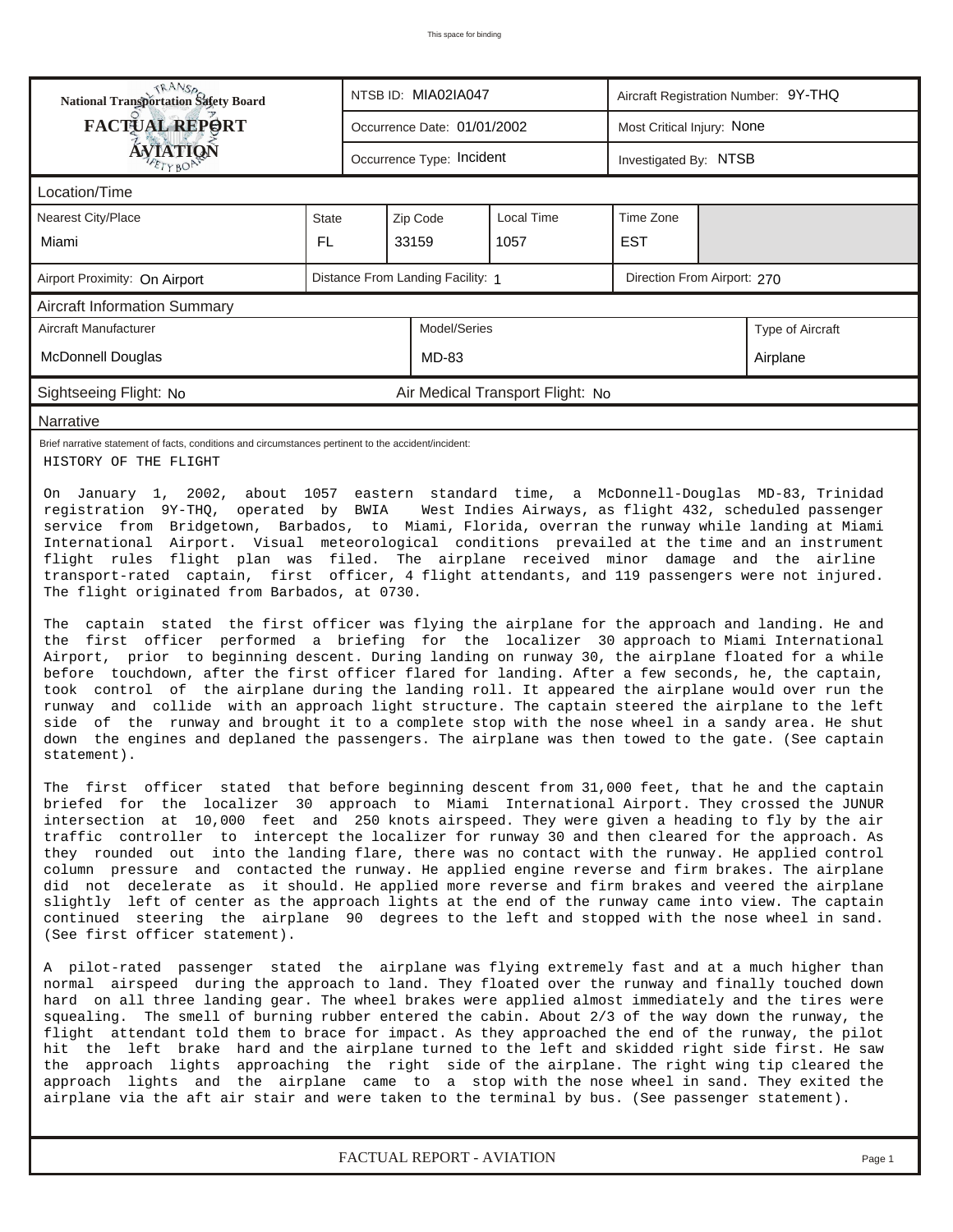| <b>National Transportation Safety Board</b>               | NTSB ID: MIA02IA047         |  |
|-----------------------------------------------------------|-----------------------------|--|
| <b>FACTUAL REPORT</b>                                     | Occurrence Date: 01/01/2002 |  |
| <b>AVIATION</b>                                           | Occurrence Type: Incident   |  |
| $\mathbf{r}$<br>$\sim$ $\sim$ $\sim$ $\sim$ $\sim$ $\sim$ |                             |  |

## *Narrative (Continued)*

Air traffic controllers stated the flight crossed the runway 30 threshold at a high rate of speed and touched down at the intersection of the runway and taxiway Z. The airplane then rolled to the end of the runway and turned to the left, coming to rest with the nose wheel off the runway surface. (See air traffic controller statements).

Recorded radar data from the FAA, Miami Approach Control, showed the flight was at 304 knots groundspeed when descending through 1,000 feet on the approach to land. At 300 feet on the approach, the flight was at 262 knots groundspeed. The last radar contact was at 1055:55 and showed zero feet altitude and 166 knots groundspeed. (See recorded radar data).

### METEOROLOGICAL INFORMATION

Visual meteorological conditions prevailed at the time of the accident. The Miami International Airport, 1056 surface weather observation was wind from 360 degrees at 8 knots, visibility 10 statute miles, clouds 25,000 feet broken, temperature 21 degrees C, dew point temperature 15 degrees C, altimeter setting 30.10 in Hg.

#### FLIGHT RECORDERS

The cockpit voice recorder was still operating when the NTSB arrived at the airplane, which had already been towed to a gate, after the incident. The cockpit voice recorder was retained by NTSB and forwarded to the NTSB Vehicle Recorders Division, Washington, D.C., for readout. The recorder did not contain any human voices or air noise similar to an aircraft operation in flight or on the ground. The BWIA International Airways Limited, Flight Operations Manual, states on page 2:6:3, under "Procedures Following a Serious Incident", item 10.3.6, "If relevant, items such as the Cockpit Voice Recorder, Flight Data Recorder and ATC tapes should be preserved." (See Cockpit Voice Recorder Group Chairman Report and Operations Manual Pages).

The digital flight data recorder was retained by NTSB and forwarded to the NTSB Vehicle Recorders Division, Washington, D.C., for readout. The data indicated that as the airplane was descending to land, the airspeed began to increase. The spoilers were deployed for 16 seconds during the approach to land. As the airplane descended through 1,980 feet, the airspeed was 313 knots. The autopilot was switched off and the spoilers were again deployed for 28 seconds. The wing slats and flaps were extended followed by the landing gear. The airplane switched from air mode to ground mode while at an airspeed of 153 knots and on a magnetic heading of 305 degrees. The engine thrust reversers deployed and within 2 seconds, full brake pedal travel was reached. The wing spoilers did not extend during landing. The airplane came to a stop on magnetic heading 209 degrees. (See Specialist's Factual Report of Investigation, Digital Flight Data Recorder).

Analysis of the digital flight data recorder data was performed by The Boeing Company. The approach reference speed (Vref) for the airplane at the incident landing weight was 128 knots with 40 degrees of wing flaps extended and 132 knots with 28 degrees of wing flaps extended. It would be expected that the final approach speed would be stabilized at Vref + 5 knots. The decent from cruise flight to 10, 000 feet appeared normal and at 10,000 feet the airplane maintained 250 knots airspeed. During descent from 10,000 feet the airspeed began to increase, reaching over 300 knots as the airplane descended through 5,000 feet. An airspeed of over 300 knots was maintained until within 4 miles of the runway and an altitude of 1,500 feet. The airplane crossed over the runway threshold at over 100 feet, as measured by the radio altimeter, and over 200 knots airspeed, at least Vref + 70 knots. The touchdown speed was approximately 150 knots. Full wing spoilers or speed brakes were deployed from 4.5 to 2.5 miles remaining to the runway or between 1,700 and 800 feet. Wing slat extension began at an altitude of 1,200 feet and 290 knot airspeed. Wing flap extension began at 900 feet and 280 knot airspeed. The landing gear was extended at 1.5 miles from the runway at an altitude of 400 feet. The ground spoilers were not deployed after landing. The airplane appears to have touched down over 5,000 feet past the runway threshold. The airplane came to rest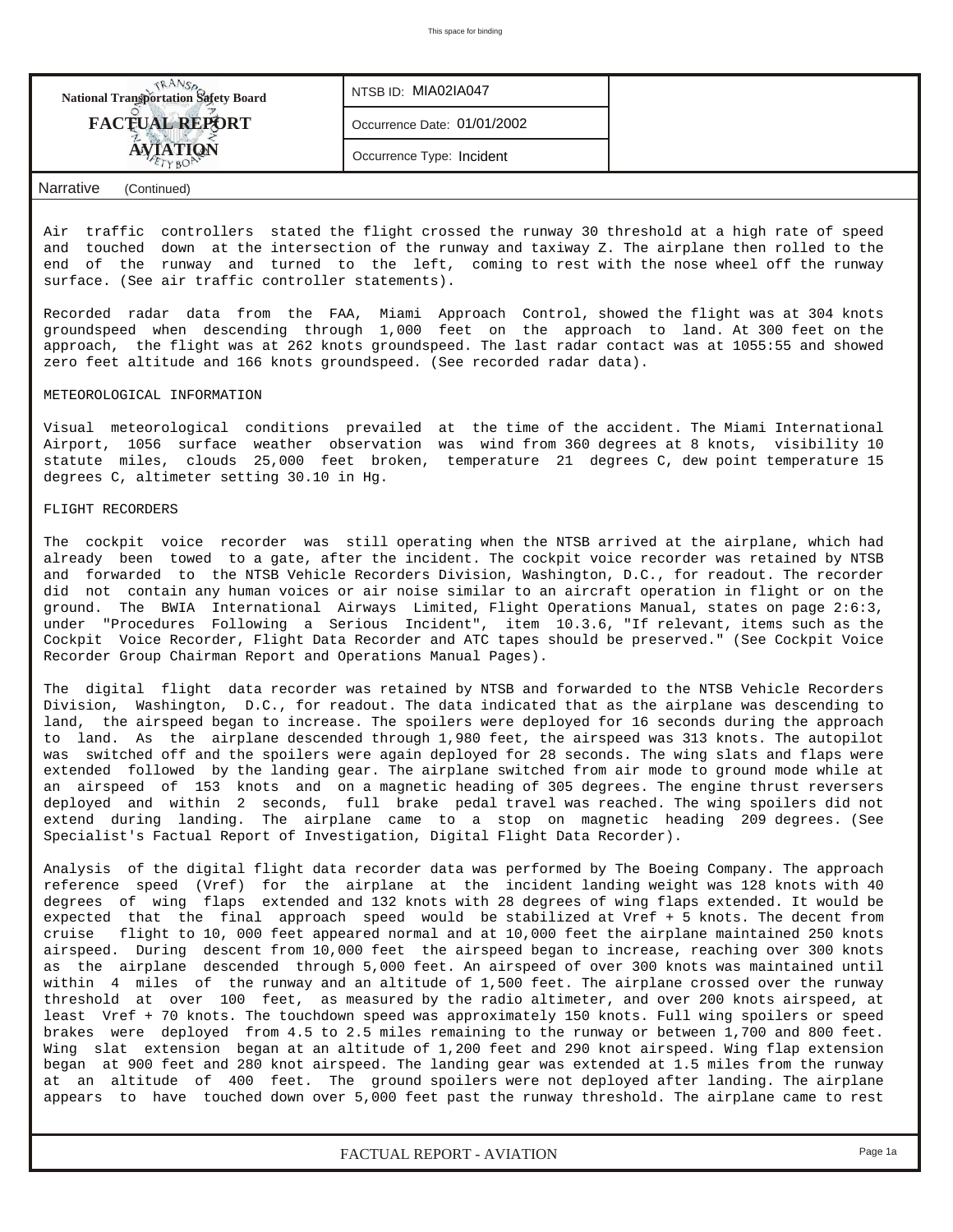| <b>National Transportation Safety Board</b> | NTSB ID: MIA02IA047         |
|---------------------------------------------|-----------------------------|
| <b>FACTUAL REPORT</b>                       | Occurrence Date: 01/01/2002 |
|                                             | Occurrence Type: Incident   |

*Narrative (Continued)*

about 90 degrees left of runway heading. (See The Boeing Company Report).

MEDICAL AND PATHOLOGICAL INFORMATION

Post incident drug and alcohol testing on specimens obtained from the captain and first officer were negative.

ADDITIONAL INFORMATION

The airplane was released by NTSB on January 1, 2002, to Steve Boyce, BWIA International Airways, Station Manager, Miami, Florida. The retained cockpit voice recorder was released to Steve Boyce on January 11, 2002, and the retained digital flight data recorder was released to Steve Boyce on February 20, 2002.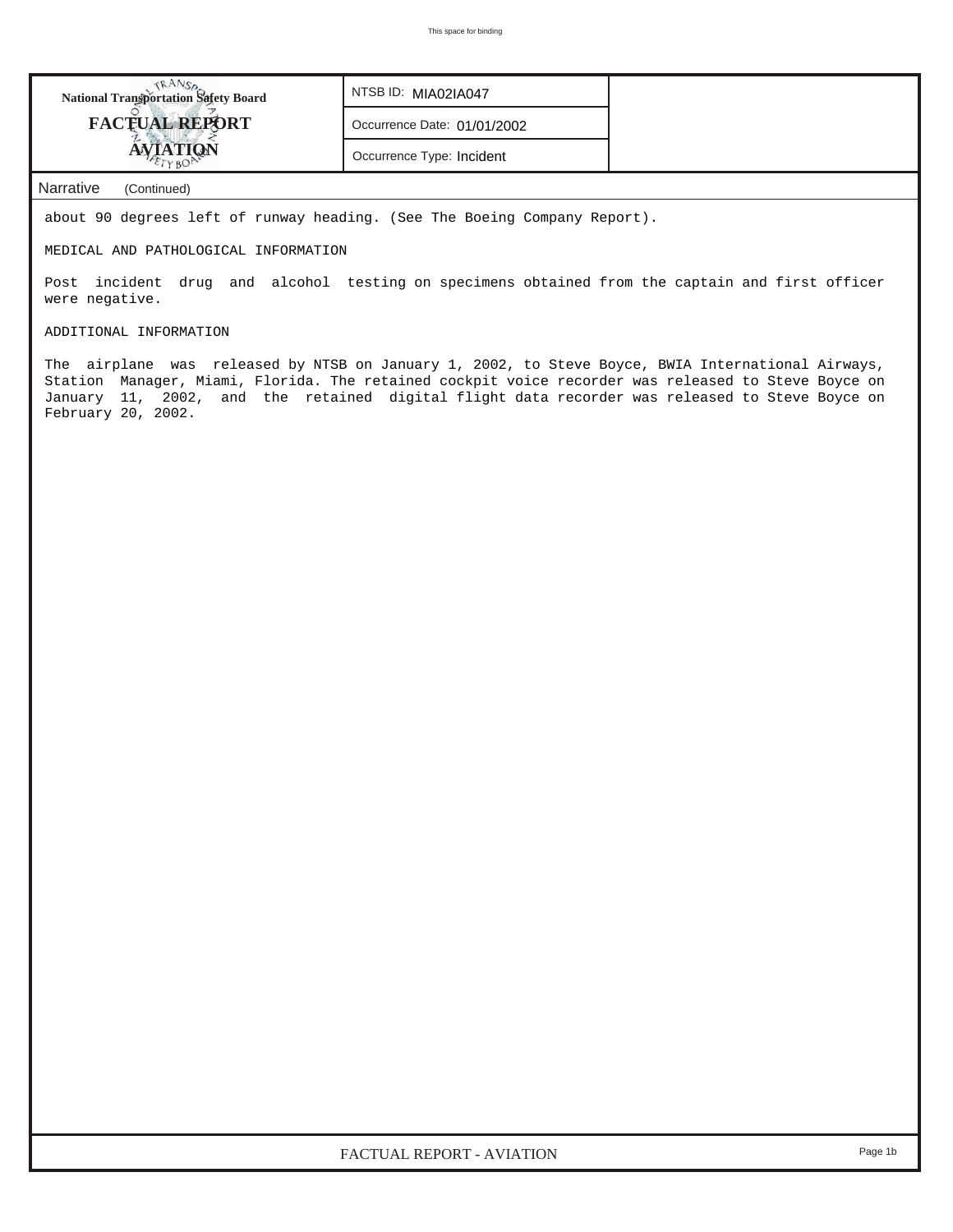| <b>National Transportation Safety Board</b>                                   |                  | NTSB ID: MIA02IA047                                   |                                                           |                           |            |                    |                                         |               |          |                           |  |
|-------------------------------------------------------------------------------|------------------|-------------------------------------------------------|-----------------------------------------------------------|---------------------------|------------|--------------------|-----------------------------------------|---------------|----------|---------------------------|--|
| FACTUAL REPORT                                                                |                  | Occurrence Date: 01/01/2002                           |                                                           |                           |            |                    |                                         |               |          |                           |  |
| <b>AVIATION</b>                                                               |                  |                                                       |                                                           | Occurrence Type: Incident |            |                    |                                         |               |          |                           |  |
| Landing Facility/Approach Information                                         |                  |                                                       |                                                           |                           |            |                    |                                         |               |          |                           |  |
| <b>Airport Name</b>                                                           |                  | Airport ID:                                           | <b>Airport Elevation</b>                                  |                           |            | <b>Runway Used</b> |                                         | Runway Length |          | Runway Width              |  |
| Miami International                                                           | <b>MIA</b>       |                                                       |                                                           |                           | 11 Ft. MSL | 30                 |                                         | 9355          |          | 150                       |  |
| Runway Surface Type: Asphalt                                                  |                  |                                                       |                                                           |                           |            |                    |                                         |               |          |                           |  |
| Runway Surface Condition: Dry                                                 |                  |                                                       |                                                           |                           |            |                    |                                         |               |          |                           |  |
| Type Instrument Approach: ILS-localizer Only                                  |                  |                                                       |                                                           |                           |            |                    |                                         |               |          |                           |  |
| VFR Approach/Landing:                                                         |                  |                                                       |                                                           |                           |            |                    |                                         |               |          |                           |  |
| Aircraft Information                                                          |                  |                                                       |                                                           |                           |            |                    |                                         |               |          |                           |  |
| Aircraft Manufacturer<br><b>McDonnell Douglas</b>                             |                  |                                                       | Model/Series<br>MD-83                                     |                           |            |                    |                                         |               | 49488    | Serial Number             |  |
| Airworthiness Certificate(s): Transport                                       |                  |                                                       |                                                           |                           |            |                    |                                         |               |          |                           |  |
| Landing Gear Type: Retractable - Tricycle                                     |                  |                                                       |                                                           |                           |            |                    |                                         |               |          |                           |  |
| Homebuilt Aircraft? No<br>Number of Seats: 138                                |                  |                                                       | Certified Max Gross Wt.<br>160000 LBS                     |                           |            |                    |                                         |               |          | Number of Engines: 2      |  |
| Engine Type:<br>Turbo Fan                                                     |                  |                                                       | Pratt & Whitney                                           | Engine Manufacturer:      |            |                    | Model/Series:<br>JT8D-219               |               |          | Rated Power:<br>21700 LBS |  |
| - Aircraft Inspection Information                                             |                  |                                                       |                                                           |                           |            |                    |                                         |               |          |                           |  |
| Type of Last Inspection                                                       |                  |                                                       |                                                           | Date of Last Inspection   |            |                    | Time Since Last Inspection              |               |          | Airframe Total Time       |  |
| <b>Continuous Airworthiness</b>                                               |                  |                                                       | 232 Hours<br>05/2001                                      |                           |            |                    |                                         |               |          | 37235 Hours               |  |
| - Emergency Locator Transmitter (ELT) Information                             |                  |                                                       |                                                           |                           |            |                    |                                         |               |          |                           |  |
| ELT Installed? No                                                             | ELT Operated? No |                                                       |                                                           |                           |            |                    | ELT Aided in Locating Accident Site? No |               |          |                           |  |
| Owner/Operator Information                                                    |                  |                                                       |                                                           |                           |            |                    |                                         |               |          |                           |  |
| <b>Registered Aircraft Owner</b>                                              |                  |                                                       | <b>Street Address</b><br>4 Embarcadero Center, Suite 3550 |                           |            |                    |                                         |               |          |                           |  |
| Pegasus Aviation, Inc.                                                        |                  | State<br>City                                         |                                                           |                           |            |                    |                                         |               |          | Zip Code                  |  |
|                                                                               |                  | San Francisco<br>CA<br>94111<br><b>Street Address</b> |                                                           |                           |            |                    |                                         |               |          |                           |  |
| Operator of Aircraft                                                          |                  | Golden Grove Road                                     |                                                           |                           |            |                    |                                         |               |          |                           |  |
| BWIA West Indies Airways, LTD.                                                |                  | <b>State</b><br>City<br>Piarco                        |                                                           |                           |            |                    |                                         |               | Zip Code |                           |  |
| Operator Does Business As:                                                    |                  |                                                       |                                                           |                           |            |                    | Operator Designator Code: TTAF          |               |          |                           |  |
| - Type of U.S. Certificate(s) Held:                                           |                  |                                                       |                                                           |                           |            |                    |                                         |               |          |                           |  |
| Air Carrier Operating Certificate(s): Foreign Operation                       |                  |                                                       |                                                           |                           |            |                    |                                         |               |          |                           |  |
| Operating Certificate:                                                        |                  |                                                       |                                                           | Operator Certificate:     |            |                    |                                         |               |          |                           |  |
| Regulation Flight Conducted Under: Part 129: Foreign                          |                  |                                                       |                                                           |                           |            |                    |                                         |               |          |                           |  |
| Type of Flight Operation Conducted: Scheduled; International; Passenger/Cargo |                  |                                                       |                                                           |                           |            |                    |                                         |               |          |                           |  |
| FACTUAL REPORT - AVIATION<br>Page 2                                           |                  |                                                       |                                                           |                           |            |                    |                                         |               |          |                           |  |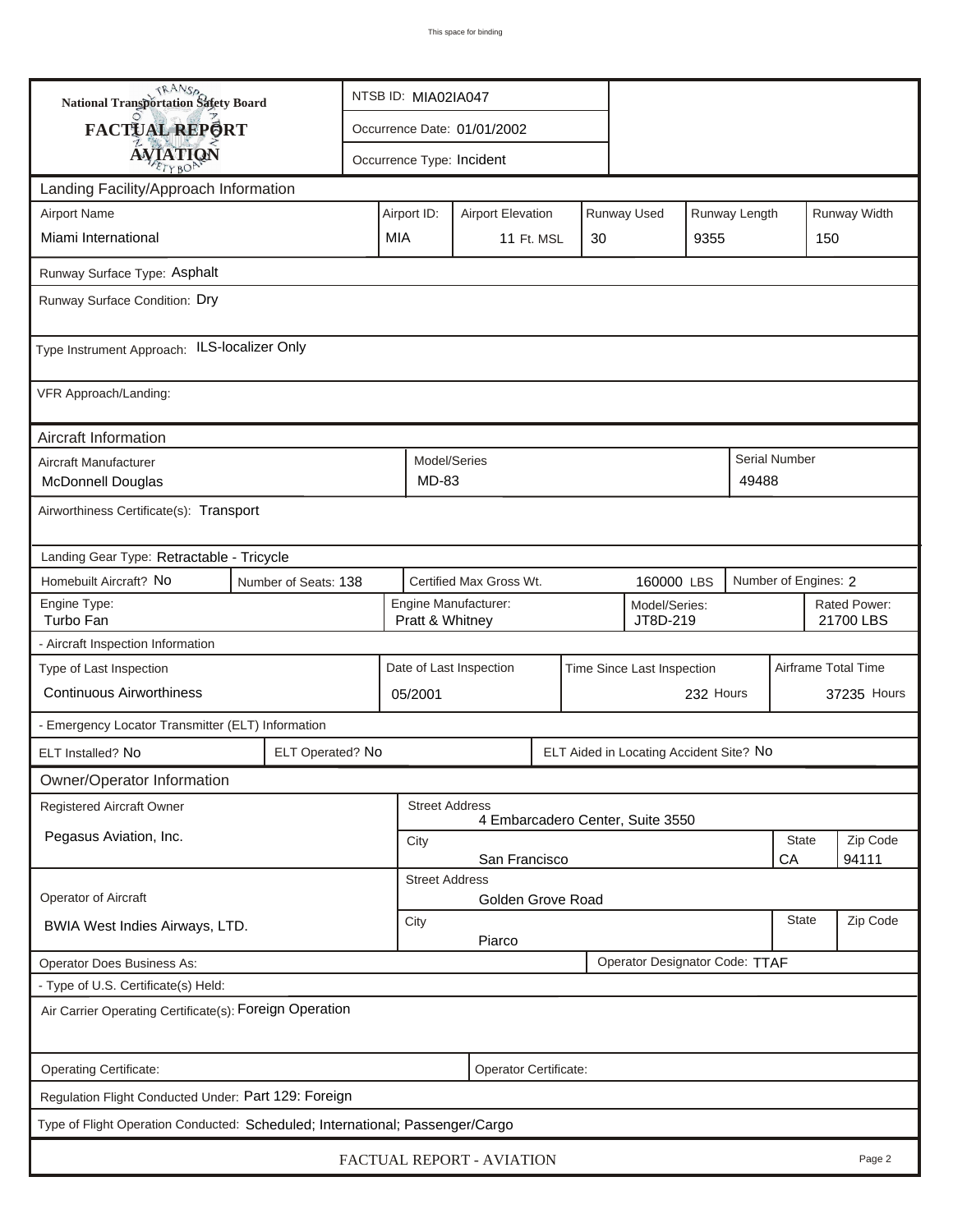|                                                                                      | <b>National Transportation Safety Board</b><br>NTSB ID: MIA02IA047                         |         |                        |                                                      |                             |                 |              |            |                                         |                    |                |                   |                                    |     |
|--------------------------------------------------------------------------------------|--------------------------------------------------------------------------------------------|---------|------------------------|------------------------------------------------------|-----------------------------|-----------------|--------------|------------|-----------------------------------------|--------------------|----------------|-------------------|------------------------------------|-----|
|                                                                                      | FACTUAL REPORT                                                                             |         |                        |                                                      | Occurrence Date: 01/01/2002 |                 |              |            |                                         |                    |                |                   |                                    |     |
|                                                                                      |                                                                                            |         |                        |                                                      | Occurrence Type: Incident   |                 |              |            |                                         |                    |                |                   |                                    |     |
| <b>AVIATION</b>                                                                      |                                                                                            |         |                        |                                                      |                             |                 |              |            |                                         |                    |                |                   |                                    |     |
| <b>First Pilot Information</b>                                                       |                                                                                            |         |                        |                                                      |                             |                 |              |            |                                         |                    |                |                   |                                    |     |
| Name                                                                                 |                                                                                            |         |                        |                                                      |                             | City            |              |            |                                         |                    | <b>State</b>   |                   | Date of Birth                      | Age |
| On File                                                                              |                                                                                            |         |                        |                                                      |                             | On File         |              |            |                                         |                    |                |                   | On File                            | 47  |
| Sex: M                                                                               | Principal Profession: Civilian Pilot<br>Seat Occupied: Left<br>Certificate Number: On File |         |                        |                                                      |                             |                 |              |            |                                         |                    |                |                   |                                    |     |
| Airline Transport<br>Certificate(s):                                                 |                                                                                            |         |                        |                                                      |                             |                 |              |            |                                         |                    |                |                   |                                    |     |
| Airplane Rating(s):<br>Multi-engine Land; Single-engine Land                         |                                                                                            |         |                        |                                                      |                             |                 |              |            |                                         |                    |                |                   |                                    |     |
| Rotorcraft/Glider/LTA: None                                                          |                                                                                            |         |                        |                                                      |                             |                 |              |            |                                         |                    |                |                   |                                    |     |
|                                                                                      | Instrument Rating(s):<br>Airplane                                                          |         |                        |                                                      |                             |                 |              |            |                                         |                    |                |                   |                                    |     |
| None<br>Instructor Rating(s):                                                        |                                                                                            |         |                        |                                                      |                             |                 |              |            |                                         |                    |                |                   |                                    |     |
|                                                                                      | Type Rating/Endorsement for Accident/Incident Aircraft? Yes                                |         |                        |                                                      |                             |                 |              |            | Current Biennial Flight Review? 11/2001 |                    |                |                   |                                    |     |
|                                                                                      | Medical Cert.: Class 1                                                                     |         |                        | Medical Cert. Status: Valid Medical--no waivers/lim. |                             |                 |              |            |                                         |                    |                |                   | Date of Last Medical Exam: 11/2001 |     |
|                                                                                      |                                                                                            |         |                        |                                                      |                             |                 |              |            |                                         |                    |                |                   |                                    |     |
| - Flight Time Matrix                                                                 |                                                                                            | All A/C | This Make<br>and Model | Airplane<br>Single Engine                            | Airplane<br>Mult-Engine     | Night<br>Actual |              | Instrument | Simulated                               | Rotorcraft         |                | Glider            | Lighter<br>Than Air                |     |
| <b>Total Time</b>                                                                    |                                                                                            | 12636   | 2022                   | 401                                                  | 12235                       |                 | 2731         |            | 8610                                    |                    | 135            |                   |                                    |     |
|                                                                                      | Pilot In Command(PIC)                                                                      | 1514    | 1220                   | 294                                                  | 1220                        |                 | 354          |            |                                         |                    |                |                   |                                    |     |
| Instructor                                                                           |                                                                                            |         |                        |                                                      |                             |                 |              |            |                                         |                    |                |                   |                                    |     |
| Last 90 Days                                                                         |                                                                                            |         | 101                    |                                                      |                             |                 |              |            |                                         |                    |                |                   |                                    |     |
| Last 30 Days                                                                         |                                                                                            |         | 8                      |                                                      |                             |                 |              |            |                                         |                    |                |                   |                                    |     |
| Last 24 Hours                                                                        |                                                                                            |         | 6                      |                                                      |                             |                 |              |            |                                         |                    |                |                   |                                    |     |
| Seatbelt Used? Yes<br><b>Toxicology Performed? Yes</b><br>Shoulder Harness Used? Yes |                                                                                            |         |                        |                                                      |                             |                 |              |            |                                         |                    |                | Second Pilot? Yes |                                    |     |
|                                                                                      |                                                                                            |         |                        |                                                      |                             |                 |              |            |                                         |                    |                |                   |                                    |     |
|                                                                                      | Flight Plan/Itinerary                                                                      |         |                        |                                                      |                             |                 |              |            |                                         |                    |                |                   |                                    |     |
|                                                                                      | Type of Flight Plan Filed: IFR                                                             |         |                        |                                                      |                             |                 |              |            |                                         |                    |                |                   |                                    |     |
| Departure Point                                                                      |                                                                                            |         |                        |                                                      |                             |                 | <b>State</b> |            | Airport Identifier                      |                    | Departure Time |                   | Time Zone                          |     |
| Bridgetown                                                                           |                                                                                            |         |                        |                                                      |                             |                 |              |            | <b>TBPB</b>                             | 0730               |                | <b>EST</b>        |                                    |     |
| <b>Destination</b>                                                                   |                                                                                            |         |                        |                                                      |                             |                 | <b>State</b> |            |                                         | Airport Identifier |                |                   |                                    |     |
| Same as Accident/Incident Location                                                   |                                                                                            |         |                        |                                                      |                             |                 |              |            | <b>KMIA</b>                             |                    |                |                   |                                    |     |
| Type of Clearance: IFR                                                               |                                                                                            |         |                        |                                                      |                             |                 |              |            |                                         |                    |                |                   |                                    |     |
| Type of Airspace:<br>Class D                                                         |                                                                                            |         |                        |                                                      |                             |                 |              |            |                                         |                    |                |                   |                                    |     |
|                                                                                      | Weather Information                                                                        |         |                        |                                                      |                             |                 |              |            |                                         |                    |                |                   |                                    |     |
|                                                                                      | Source of Briefing:<br>Company                                                             |         |                        |                                                      |                             |                 |              |            |                                         |                    |                |                   |                                    |     |
|                                                                                      | Method of Briefing: In Person                                                              |         |                        |                                                      |                             |                 |              |            |                                         |                    |                |                   |                                    |     |
| FACTUAL REPORT - AVIATION<br>Page 3                                                  |                                                                                            |         |                        |                                                      |                             |                 |              |            |                                         |                    |                |                   |                                    |     |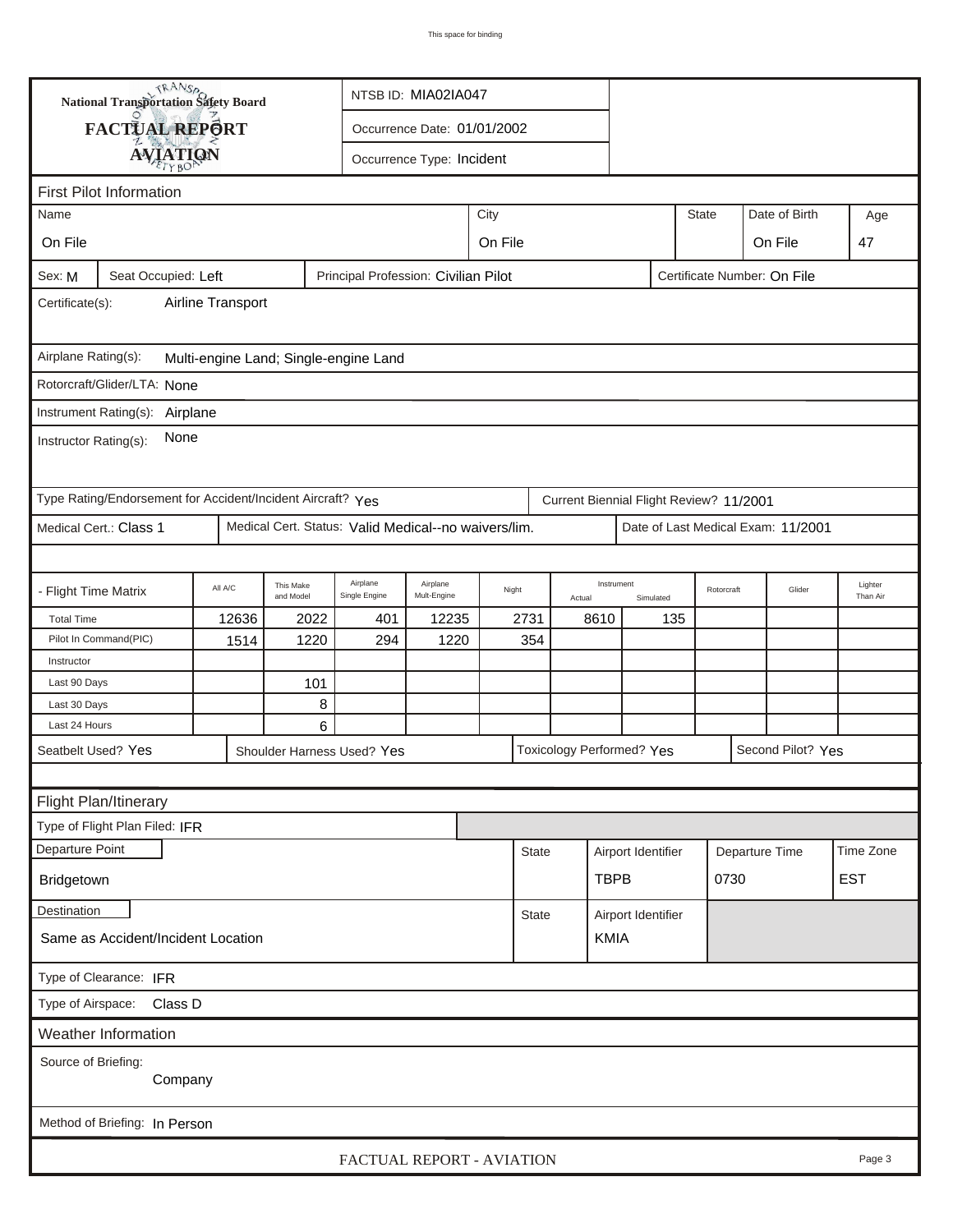|                                     | <b>National Transportation Safety Board</b><br>NTSB ID: MIA02IA047 |                  |                      |                           |                     |                                 |    |                                                       |                                 |            |       |     |  |
|-------------------------------------|--------------------------------------------------------------------|------------------|----------------------|---------------------------|---------------------|---------------------------------|----|-------------------------------------------------------|---------------------------------|------------|-------|-----|--|
|                                     | FACTUAL REPORT<br>Occurrence Date: 01/01/2002                      |                  |                      |                           |                     |                                 |    |                                                       |                                 |            |       |     |  |
|                                     | <b>AVIATION</b>                                                    |                  |                      | Occurrence Type: Incident |                     |                                 |    |                                                       |                                 |            |       |     |  |
|                                     | Weather Information                                                |                  |                      |                           |                     |                                 |    |                                                       |                                 |            |       |     |  |
| WOF ID                              | <b>Observation Time</b>                                            | Time Zone        | <b>WOF Elevation</b> |                           |                     | WOF Distance From Accident Site |    |                                                       | Direction From Accident Site    |            |       |     |  |
|                                     |                                                                    |                  |                      |                           |                     |                                 |    |                                                       |                                 |            |       |     |  |
| KMIA                                | 1056                                                               | <b>EST</b>       | 11 Ft. MSL           |                           |                     |                                 |    | <b>1 NM</b>                                           | 300 Deg. Mag.                   |            |       |     |  |
|                                     | Sky/Lowest Cloud Condition:                                        |                  |                      |                           |                     | Ft. AGL                         |    | Condition of Light: Day                               |                                 |            |       |     |  |
|                                     | Lowest Ceiling: Broken                                             |                  | 25000 Ft. AGL        |                           | Visibility:         |                                 | 10 | <b>SM</b>                                             |                                 | Altimeter: | 30.10 | "Hg |  |
| Temperature:                        | 21 °C                                                              | Dew Point:       | 15 °C                |                           | Wind Direction: 360 |                                 |    |                                                       | Density Altitude:<br>Ft.<br>400 |            |       |     |  |
| Wind Speed: 8                       |                                                                    | Gusts:           |                      |                           |                     |                                 |    | Weather Condtions at Accident Site: Visual Conditions |                                 |            |       |     |  |
| Visibility (RVR):                   | Ft.                                                                | Visibility (RVV) |                      | <b>SM</b>                 |                     | Intensity of Precipitation:     |    |                                                       |                                 |            |       |     |  |
|                                     | Restrictions to Visibility: None                                   |                  |                      |                           |                     |                                 |    |                                                       |                                 |            |       |     |  |
|                                     |                                                                    |                  |                      |                           |                     |                                 |    |                                                       |                                 |            |       |     |  |
| Type of Precipitation:              | None                                                               |                  |                      |                           |                     |                                 |    |                                                       |                                 |            |       |     |  |
|                                     |                                                                    |                  |                      |                           |                     |                                 |    |                                                       |                                 |            |       |     |  |
|                                     | <b>Accident Information</b>                                        |                  |                      |                           |                     |                                 |    |                                                       |                                 |            |       |     |  |
|                                     | Aircraft Damage: Minor                                             |                  | Aircraft Fire: None  |                           |                     |                                 |    | Aircraft Explosion None                               |                                 |            |       |     |  |
|                                     | Classification: Foreign Registered/U.S. Soil                       |                  |                      |                           |                     |                                 |    |                                                       |                                 |            |       |     |  |
|                                     | - Injury Summary Matrix                                            | Fatal            | Serious<br>Minor     |                           | None                | <b>TOTAL</b>                    |    |                                                       |                                 |            |       |     |  |
| <b>First Pilot</b>                  |                                                                    |                  |                      |                           | 1                   | 1                               |    |                                                       |                                 |            |       |     |  |
| Second Pilot                        |                                                                    |                  |                      |                           | $\mathbf{1}$        | 1                               |    |                                                       |                                 |            |       |     |  |
| <b>Student Pilot</b>                |                                                                    |                  |                      |                           |                     |                                 |    |                                                       |                                 |            |       |     |  |
|                                     | Flight Instructor                                                  |                  |                      |                           |                     |                                 |    |                                                       |                                 |            |       |     |  |
| <b>Check Pilot</b>                  |                                                                    |                  |                      |                           |                     |                                 |    |                                                       |                                 |            |       |     |  |
|                                     | <b>Flight Engineer</b>                                             |                  |                      |                           |                     |                                 |    |                                                       |                                 |            |       |     |  |
|                                     | Cabin Attendants                                                   |                  |                      |                           | 4                   | 4                               |    |                                                       |                                 |            |       |     |  |
| Other Crew                          |                                                                    |                  |                      |                           |                     |                                 |    |                                                       |                                 |            |       |     |  |
| Passengers                          |                                                                    |                  |                      |                           | 119                 | 119                             |    |                                                       |                                 |            |       |     |  |
| - TOTAL ABOARD -                    |                                                                    |                  |                      |                           | 125                 | 125                             |    |                                                       |                                 |            |       |     |  |
| Other Ground                        |                                                                    |                  |                      |                           |                     |                                 |    |                                                       |                                 |            |       |     |  |
|                                     | - GRAND TOTAL -                                                    |                  |                      |                           | 125                 | 125                             |    |                                                       |                                 |            |       |     |  |
|                                     |                                                                    |                  |                      |                           |                     |                                 |    |                                                       |                                 |            |       |     |  |
| FACTUAL REPORT - AVIATION<br>Page 4 |                                                                    |                  |                      |                           |                     |                                 |    |                                                       |                                 |            |       |     |  |